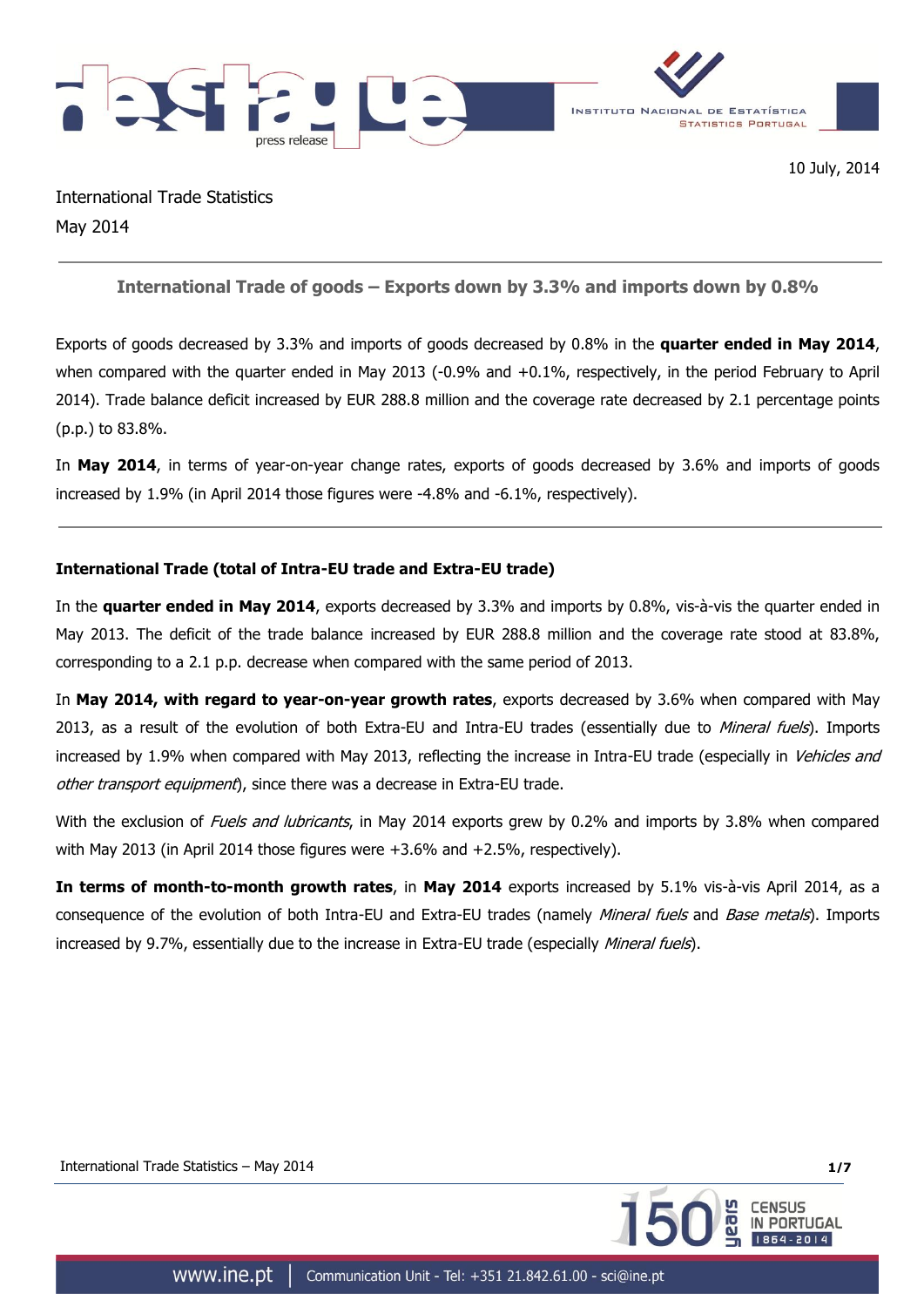



| PRELIMINARY GLOBAL DATA        |                  |                                   |               |  |  |  |  |
|--------------------------------|------------------|-----------------------------------|---------------|--|--|--|--|
| <b>GLOBAL DATA</b>             | <b>€ Million</b> | <b>GROWTH</b><br><b>RATE</b>      |               |  |  |  |  |
|                                |                  | MAR 13 to MAY 13 MAR 14 to MAY 14 | $\frac{0}{0}$ |  |  |  |  |
| <b>INTERNATIONAL</b>           |                  |                                   |               |  |  |  |  |
| Exports (FOB)                  | 12 332,8         | 11 927,1                          | $-3,3$        |  |  |  |  |
| Imports (CIF)                  | 14 3 56,7        | 14 239,8                          | $-0,8$        |  |  |  |  |
| <b>Trade Balance</b>           | $-2023,9$        | $-2312,7$                         |               |  |  |  |  |
| Coverage rate (%)              | 85,9             | 83,8                              |               |  |  |  |  |
| <b>INTRA-EU</b>                |                  |                                   |               |  |  |  |  |
| Exports (FOB)                  | 8 6 19,4         | 8 5 6 1, 1                        | $-0,7$        |  |  |  |  |
| Imports (CIF)                  | 10 180,6         | 11 027,1                          | 8,3           |  |  |  |  |
| <b>Trade Balance</b>           | $-1561,2$        | $-2465,9$                         |               |  |  |  |  |
| Coverage rate (%)              | 84,7             | 77,6                              |               |  |  |  |  |
| <b>EURO ZONE</b>               |                  |                                   |               |  |  |  |  |
| Exports (FOB)                  | 7 3 1 5,8        | 7 1 65,4                          | $-2,1$        |  |  |  |  |
| Imports (CIF)                  | 9 2 2 5, 8       | 9 9 48,0                          | 7,8           |  |  |  |  |
| <b>Trade Balance</b>           | $-1910,0$        | $-2782,5$                         |               |  |  |  |  |
| Coverage rate (%)              | 79,3             | 72,0                              |               |  |  |  |  |
| <b>EXTRA-EU</b>                |                  |                                   |               |  |  |  |  |
| Exports (FOB)                  | 3713,3           | 3 3 6 6 , 0                       | $-9,4$        |  |  |  |  |
| Imports (CIF)                  | 4 176,1          | 3 2 1 2,7                         | $-23,1$       |  |  |  |  |
| <b>Trade Balance</b>           | $-462,7$         | 153,2                             |               |  |  |  |  |
| Coverage rate (%)              | 88,9             | 104,8                             |               |  |  |  |  |
| EXCLUDING FUELS AND LUBRICANTS |                  |                                   |               |  |  |  |  |
| Exports (FOB)                  | 2 9 9 4, 7       | 3 071,2                           | 2,6           |  |  |  |  |
| Imports (CIF)                  | 1875,1           | 1848,1                            | $-1,4$        |  |  |  |  |
| <b>Trade Balance</b>           | 1 1 1 9, 5       | 1223,1                            |               |  |  |  |  |
| Coverage rate (%)              | 159,7            | 166,2                             |               |  |  |  |  |

### **Intra-EU trade**

In the **quarter ended in May 2014**, Intra-EU exports decreased by 0.7% and Intra-UE imports increased by 8.3%, **vis-à-vis the quarter ended in May 2013**, which corresponded to a 77.6% coverage rate and a deficit of EUR 2 465.9 million.

In **May 2014**, Intra-EU exports decreased by 1.8% **vis-à-vis May 2013**, mainly reflecting the evolution of Mineral fuels (mostly Medium oils and preparations, of petroleum or bituminous minerals). Intra-EU imports grew by 4.8%, mostly due to Vehicles and other transport equipment (especially Passenger motor cars).

In **May 2014**, Intra-EU exports increased by 3.9% **vis-à-vis April 2014**, essentially due to Base metals (mostly Flatrolled products of iron or non-alloy steel and Bars and rods of iron or non-alloy steel, hot-rolled, in irregularly wound coils), Clothing (especially T-shirts, singlets and other vests, knitted or crocheted) and Footwear (mostly Footwear with outer soles of rubber, plastics, leather or composition leather and uppers of leather). Intra-EU imports increased by 2.3% as a result of the evolution of Machinery and mechanical appliances, Vehicles and other transport equipment (especially Passenger motor cars) and Chemical products (especially Cyclic hydrocarbons).

International Trade Statistics – May 2014 **2/7**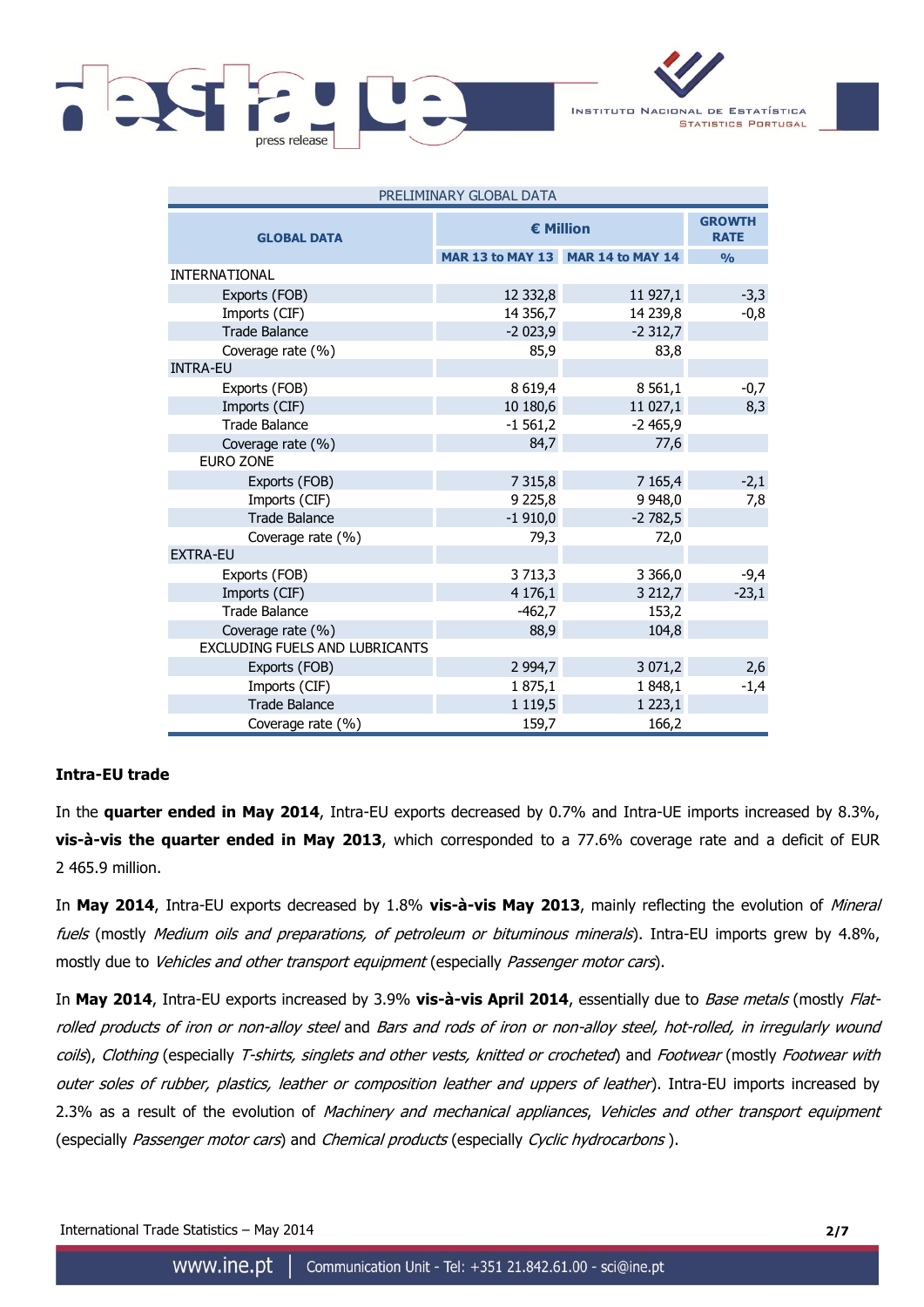



### **Extra-EU trade**

In the **quarter ended in May 2014**, **vis-à-vis the quarter ended in May 2013**, both Extra-EU exports and imports declined by 9.4% and 23.1%, respectively, which corresponded to a surplus of EUR 153.2 million and a coverage rate of 104.8%.

With the exclusion of Fuels and lubricants, Extra-EU exports grew by 2.6% while Extra-EU imports declined by 1.4%, when compared with the quarter ended in May 2013. Trade balance, excluding these types of products, accounted for a EUR 1 223.1 million surplus, corresponding to a coverage rate of 166.2%.

In **May 2014**, exports to Third Countries decreased by 7.9% **in comparison with May 2013**, mostly due to Mineral fuels (mainly Motor spirit and Gas oils of petroleum or bituminous minerals) and Vehicles and other transport equipment (namely Passenger motor cars). Extra-EU imports decreased by 5.6%, essentially as a result of the evolution of Mineral fuels (mainly Petroleum oils and oils obtained from bituminous minerals, crude).

In **May 2014**, Extra-EU exports increased by 8.3% **vis-à-vis April 2014**, mainly reflecting the evolution of Mineral fuels (namely *Motor spirit, Fuel oils* and *Gas oils of petroleum or bituminous minerals*) and Textiles materials (mostly Twine, cordage, ropes and cables). Extra-EU imports increased by 37.9%, essentially due to Mineral fuels (mostly Petroleum oils and oils obtained from bituminous minerals, crude). This outcome was closely related to the resumption of the normal production of the Sines refinery after the planned stop during the months of March and April 2014.

International Trade Statistics – May 2014 **3/7**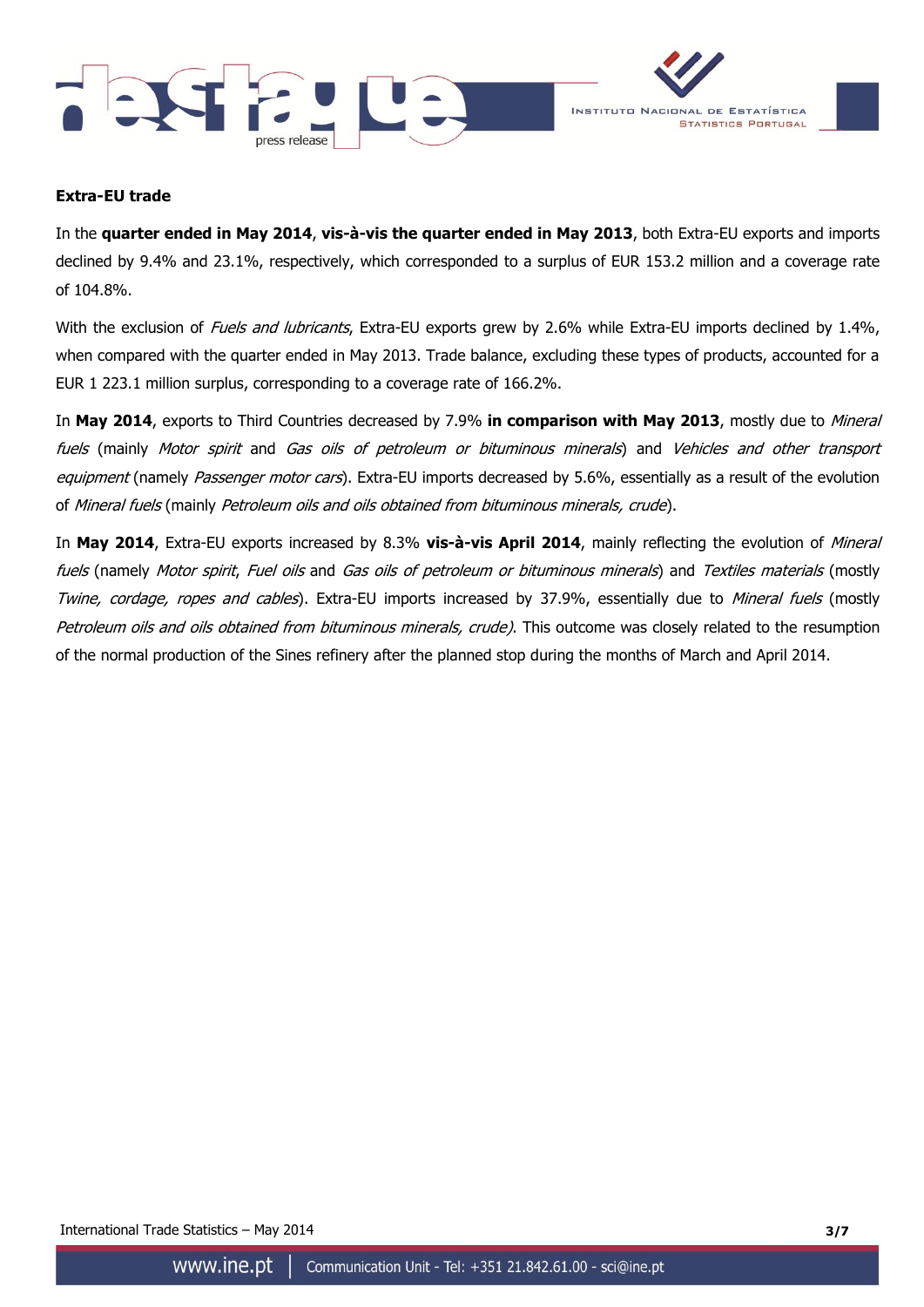



| PRELIMINARY MONTHLY DATA - EXPORTS |           |         |                      |                    |                    |         |                  |                           |         |         |                    |                           |  |                    |
|------------------------------------|-----------|---------|----------------------|--------------------|--------------------|---------|------------------|---------------------------|---------|---------|--------------------|---------------------------|--|--------------------|
|                                    |           |         | <b>INTERNATIONAL</b> |                    | <b>INTRA-EU</b>    |         |                  | <b>EXTRA-EU</b>           |         |         |                    |                           |  |                    |
|                                    | € Million |         |                      | <b>GROWTH RATE</b> | $\epsilon$ Million |         |                  | <b>GROWTH RATE</b>        |         |         | $\epsilon$ Million |                           |  | <b>GROWTH RATE</b> |
| <b>MONTH</b>                       |           |         |                      | $\frac{9}{6}$      |                    |         |                  | $\frac{0}{0}$             |         |         | $\frac{9}{6}$      |                           |  |                    |
|                                    | 2013      | 2014    | Year-on-<br>year     | Month-to-<br>month | 2013               | 2014    | Year-on-<br>year | <b>Month-to-</b><br>month | 2013    | 2014    | Year-on-<br>year   | <b>Month-to-</b><br>month |  |                    |
| <b>TOTAL</b>                       | 47 379    | 19 686  |                      |                    | 33 319             | 14 208  |                  |                           | 14 060  | 5478    |                    |                           |  |                    |
| <b>JANUARY</b>                     | 3863      | 3 9 3 1 | 1,8                  | 10,4               | 2 7 8 5            | 2877    | 3,3              | 17,7                      | 1078    | 1 0 5 4 | $-2,3$             | $-5,6$                    |  |                    |
| <b>FEBRUARY</b>                    | 3677      | 3828    | 4,1                  | -2,6               | 2 6 6 8            | 2 7 7 0 | 3,8              | -3,7                      | 1 0 1 0 | 1058    | 4,8                | 0,4                       |  |                    |
| <b>MARCH</b>                       | 4 0 0 2   | 3 946   | -1,4                 | 3,1                | 2814               | 2840    | 0,9              | 2,5                       | 1 1 8 8 | 1 1 0 6 | $-6,9$             | 4,5                       |  |                    |
| <b>APRIL</b>                       | 4 0 8 5   | 3891    | $-4,8$               | $-1,4$             | 2837               | 2 8 0 6 | $-1,1$           | $-1,2$                    | 1 2 4 9 | 1 0 8 5 | $-13,1$            | $-1,9$                    |  |                    |
| <b>MAY</b>                         | 4 2 4 6   | 4 0 9 1 | $-3,6$               | 5,1                | 2 9 6 9            | 2915    | $-1,8$           | 3,9                       | 1 277   | 1 1 7 5 | $-7,9$             | 8,3                       |  |                    |
| <b>JUNE</b>                        | 3 9 3 1   |         |                      |                    | 2 800              |         |                  |                           | 1 1 3 1 |         |                    |                           |  |                    |
| <b>JULY</b>                        | 4 3 7 3   |         |                      |                    | 3 0 9 1            |         |                  |                           | 1 2 8 1 |         |                    |                           |  |                    |
| <b>AUGUST</b>                      | 3 3 1 7   |         |                      |                    | 2 2 1 2            |         |                  |                           | 1 1 0 5 |         |                    |                           |  |                    |
| <b>SEPTEMBER</b>                   | 3 9 2 5   |         |                      |                    | 2 7 7 4            |         |                  |                           | 1 1 5 1 |         |                    |                           |  |                    |
| <b>OCTOBER</b>                     | 4 2 3 6   |         |                      |                    | 2 9 5 5            |         |                  |                           | 1 2 8 1 |         |                    |                           |  |                    |
| <b>NOVEMBER</b>                    | 4 1 6 3   |         |                      |                    | 2 9 7 0            |         |                  |                           | 1 1 9 3 |         |                    |                           |  |                    |
| <b>DECEMBER</b>                    | 3 561     |         |                      |                    | 2 4 4 4            |         |                  |                           | 1 1 1 7 |         |                    |                           |  |                    |



International Trade Statistics – May 2014 **4/7**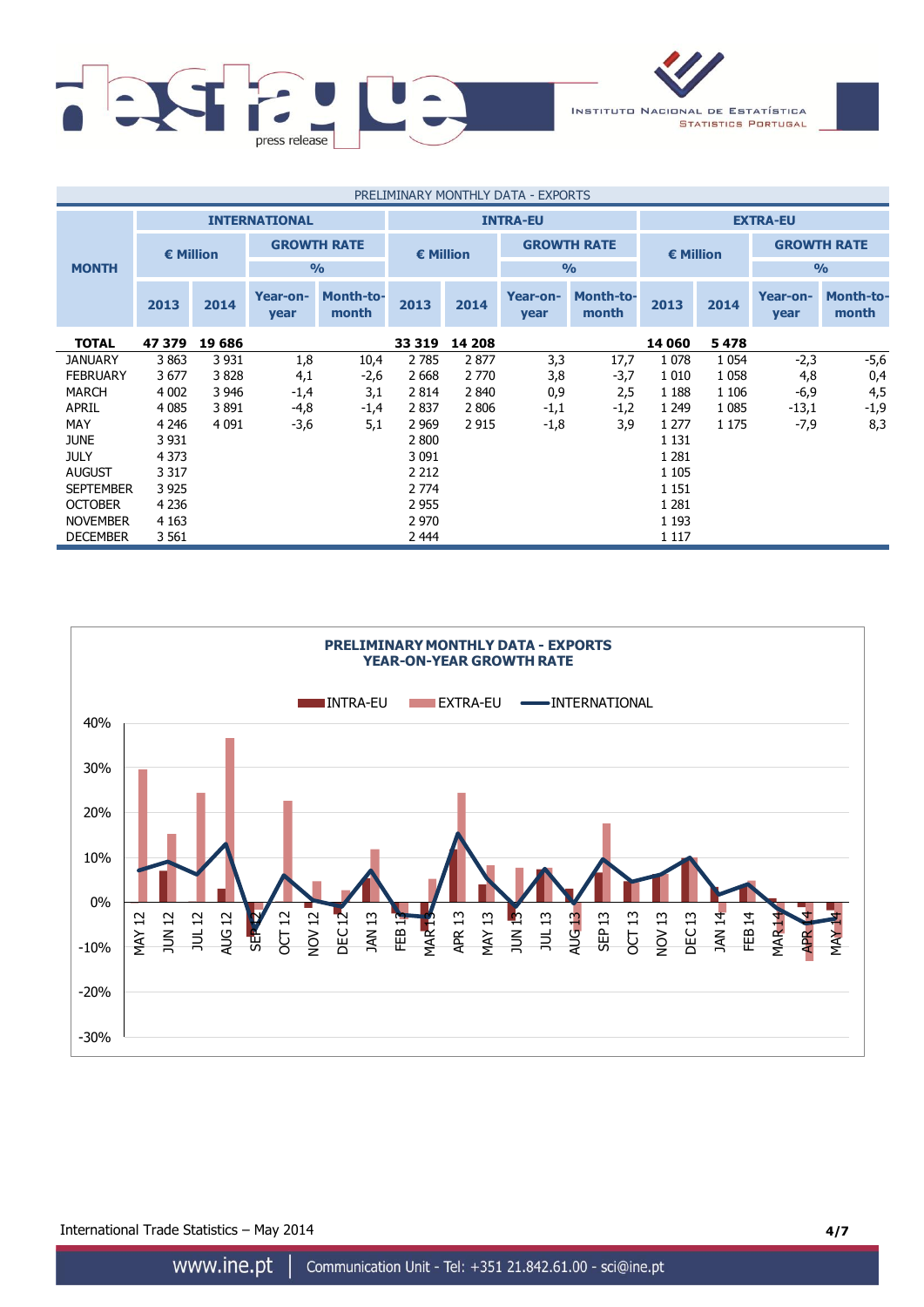



| PRELIMINARY MONTHLY DATA - IMPORTS |                    |         |                      |                           |                                          |         |                  |                           |         |         |                    |                    |
|------------------------------------|--------------------|---------|----------------------|---------------------------|------------------------------------------|---------|------------------|---------------------------|---------|---------|--------------------|--------------------|
|                                    |                    |         | <b>INTERNATIONAL</b> |                           | <b>INTRA-EU</b>                          |         |                  | <b>EXTRA-EU</b>           |         |         |                    |                    |
|                                    | $\epsilon$ Million |         | <b>GROWTH RATE</b>   |                           | <b>GROWTH RATE</b><br>$\epsilon$ Million |         |                  | $\epsilon$ Million        |         |         | <b>GROWTH RATE</b> |                    |
| <b>MONTH</b>                       |                    |         |                      | $\frac{0}{0}$             |                                          |         |                  | $\frac{0}{0}$             |         |         | $\frac{0}{0}$      |                    |
|                                    | 2013               | 2014    | Year-on-<br>year     | <b>Month-to-</b><br>month | 2013                                     | 2014    | Year-on-<br>year | <b>Month-to-</b><br>month | 2013    | 2014    | Year-on-<br>year   | Month-to-<br>month |
| <b>TOTAL</b>                       | 56 745             | 23 782  |                      |                           | 41 038                                   | 18 051  |                  |                           | 15707   | 5730    |                    |                    |
| <b>JANUARY</b>                     | 4 4 6 3            | 4899    | 9,8                  | 7,8                       | 3 1 6 0                                  | 3 4 7 9 | 10,1             | -4,1                      | 1 3 0 2 | 1419    | 9,0                | 54,9               |
| <b>FEBRUARY</b>                    | 4 4 2 2            | 4 6 4 3 | 5,0                  | $-5,2$                    | 3 1 2 0                                  | 3 5 4 5 | 13,6             | 1,9                       | 1 3 0 1 | 1 0 9 8 | $-15,6$            | $-22,6$            |
| <b>MARCH</b>                       | 4 6 3 5            | 4 7 2 0 | 1,8                  | 1,7                       | 3 2 8 7                                  | 3761    | 14,4             | 6,1                       | 1 3 4 8 | 959     | $-28,9$            | $-12,6$            |
| <b>APRIL</b>                       | 4833               | 4 5 3 9 | $-6,1$               | $-3,8$                    | 3 3 8 8                                  | 3 5 9 2 | 6,0              | -4,5                      | 1 4 4 5 | 947     | -34,4              | $-1,3$             |
| <b>MAY</b>                         | 4888               | 4 9 8 0 | 1,9                  | 9,7                       | 3 5 0 5                                  | 3674    | 4,8              | 2,3                       | 1 3 8 3 | 1 3 0 6 | $-5,6$             | 37,9               |
| <b>JUNE</b>                        | 4 5 9 3            |         |                      |                           | 3 3 7 4                                  |         |                  |                           | 1 2 1 9 |         |                    |                    |
| <b>JULY</b>                        | 5 1 9 6            |         |                      |                           | 3 747                                    |         |                  |                           | 1 4 4 9 |         |                    |                    |
| <b>AUGUST</b>                      | 4 2 2 5            |         |                      |                           | 2 8 7 0                                  |         |                  |                           | 1 3 5 6 |         |                    |                    |
| <b>SEPTEMBER</b>                   | 4857               |         |                      |                           | 3 4 8 4                                  |         |                  |                           | 1 3 7 3 |         |                    |                    |
| <b>OCTOBER</b>                     | 5 3 2 6            |         |                      |                           | 3824                                     |         |                  |                           | 1 502   |         |                    |                    |
| <b>NOVEMBER</b>                    | 4765               |         |                      |                           | 3 652                                    |         |                  |                           | 1 1 1 3 |         |                    |                    |
| <b>DECEMBER</b>                    | 4 5 4 3            |         |                      |                           | 3627                                     |         |                  |                           | 916     |         |                    |                    |



International Trade Statistics – May 2014 **5/7**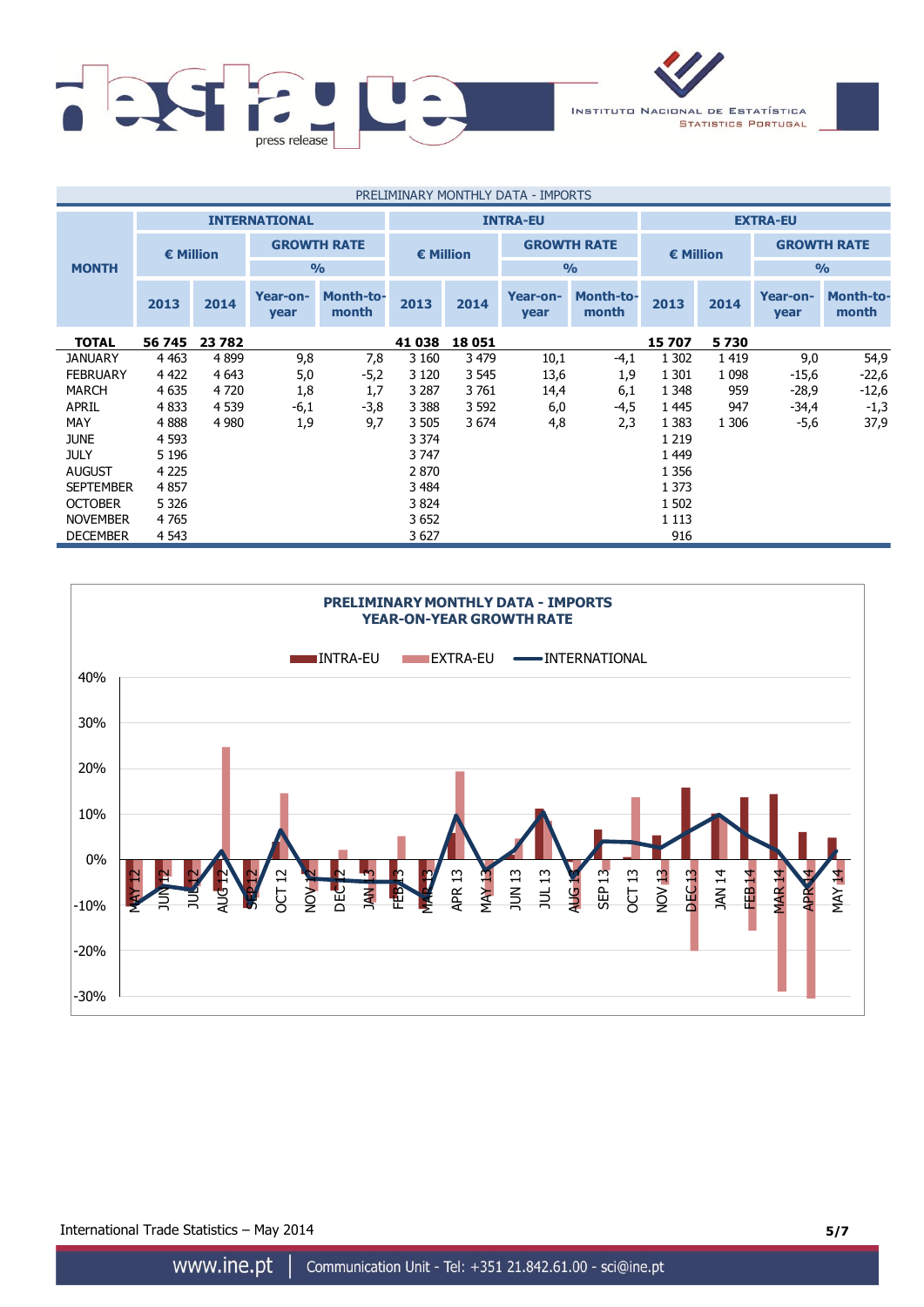



#### **Broad Economic Categories**

In the **quarter ended in May 2014, in comparison with the quarter ended in May 2013**, when considering exports, the emphasis went to the sharp decline in Fuels and lubricants (-54.1%), namely in processed products, and to the increase in *Consumer goods* (+11.1%).

In the same period, as far as **imports** are concerned, the emphasis went to the 28.7% decrease in Fuels and lubricants, as a result of the evolution of primary products (-33.1%). Transport equipment, parts and accessories registered the most significant increase (+22.0%).

| PRELIMINARY GLOBAL DATA                               |                      |                                      |                              |                |                                      |               |  |  |
|-------------------------------------------------------|----------------------|--------------------------------------|------------------------------|----------------|--------------------------------------|---------------|--|--|
|                                                       | <b>INTERNATIONAL</b> |                                      |                              |                |                                      |               |  |  |
|                                                       |                      | <b>EXPORTS</b>                       |                              | <b>IMPORTS</b> |                                      |               |  |  |
| <b>BROAD ECONOMIC CATEGORIES</b>                      |                      | € Million                            | <b>GROWTH</b><br><b>RATE</b> |                | € Million                            |               |  |  |
|                                                       | <b>MAY 13</b>        | MAR 13 to MAR 14 to<br><b>MAY 14</b> | $\frac{9}{0}$                | <b>MAY 13</b>  | MAR 13 to MAR 14 to<br><b>MAY 14</b> | $\frac{9}{6}$ |  |  |
| <b>FOOD AND BEVERAGES</b>                             | 1 1 4 1              | 1 1 9 2                              | 4,5                          | 1956           | 1945                                 |               |  |  |
| PRIMARY                                               | 281                  | 331                                  | 17,9                         | 827            | 846                                  | $-0,6$<br>2,3 |  |  |
| <b>PROCESSED</b>                                      | 860                  | 861                                  | 0,1                          | 1 1 2 8        | 1 0 9 8                              | $-2,6$        |  |  |
| INDUSTRIAL SUPPLIES NOT ELSEWHERE SPECIFIED           | 4 300                | 4 2 6 4                              | $-0.8$                       | 4 2 5 1        | 4 3 2 6                              | 1,8           |  |  |
| PRIMARY                                               | 381                  | 344                                  | $-9,9$                       | 496            | 470                                  | $-5,3$        |  |  |
| <b>PROCESSED</b>                                      | 3 9 1 9              | 3 9 20                               | 0,0                          | 3755           | 3857                                 | 2,7           |  |  |
| <b>FUELS AND LUBRICANTS</b>                           | 1 3 6 2              | 625                                  | $-54,1$                      | 2 8 2 4        | 2 0 1 3                              | $-28,7$       |  |  |
| <b>PRIMARY</b>                                        | 1                    | 1                                    | $-11.9$                      | 2 0 8 3        | 1 3 9 3                              | $-33,1$       |  |  |
| <b>PROCESSED</b>                                      | 1 3 6 1              | 624                                  | $-54,1$                      | 741            | 620                                  | $-16,4$       |  |  |
| CAPITAL GOODS, AND PARTS AND ACCESSORIES THEREOF (1)  | 1 5 1 3              | 1 5 9 8                              | 5.6                          | 1854           | 2 0 1 0                              | 8,4           |  |  |
| CAPITAL GOODS (EXCEPT TRANSPORT EQUIPMENT)            | 905                  | 1 0 0 6                              | 11,1                         | 1 0 8 3        | 1 2 1 1                              | 11,8          |  |  |
| PARTS AND ACCESSORIES                                 | 608                  | 592                                  | $-2,6$                       | 771            | 799                                  | 3,6           |  |  |
| TRANSPORT EQUIPMENT AND PARTS AND ACCESSORIES THEREOF | 1936                 | 1 9 3 9                              | 0.2                          | 1 560          | 1 903                                | 22,0          |  |  |
| PASSENGER MOTOR CARS                                  | 544                  | 581                                  | 6,8                          | 453            | 706                                  | 56,0          |  |  |
| <b>OTHER</b>                                          | 298                  | 269                                  | $-9,7$                       | 212            | 202                                  | $-4,5$        |  |  |
| PARTS AND ACCESSORIES                                 | 1 0 9 3              | 1 0 8 9                              | $-0,4$                       | 896            | 995                                  | 11,1          |  |  |
| CONSUMER GOODS NOT ELSEWHERE SPECIFIED                | 2 0 7 1              | 2 300                                | 11.1                         | 1 9 0 8        | 2 0 4 1                              | 7,0           |  |  |
| <b>DURABLE</b>                                        | 294                  | 317                                  | 7,6                          | 285            | 304                                  | 6,7           |  |  |
| SEMI-DURABLE                                          | 1 0 8 2              | 1 1 8 6                              | 9,7                          | 677            | 767                                  | 13,3          |  |  |
| <b>NON-DURABLE</b>                                    | 695                  | 797                                  | 14,7                         | 946            | 970                                  | 2,5           |  |  |
| <b>GOODS NOT ELSEWHERE SPECIFIED</b>                  | 9                    | 7                                    | $-20,3$                      | 3              | 2                                    | $-43,1$       |  |  |
| (1) - EXCEPT TRANSPORT EQUIPMENT                      |                      |                                      |                              |                |                                      |               |  |  |